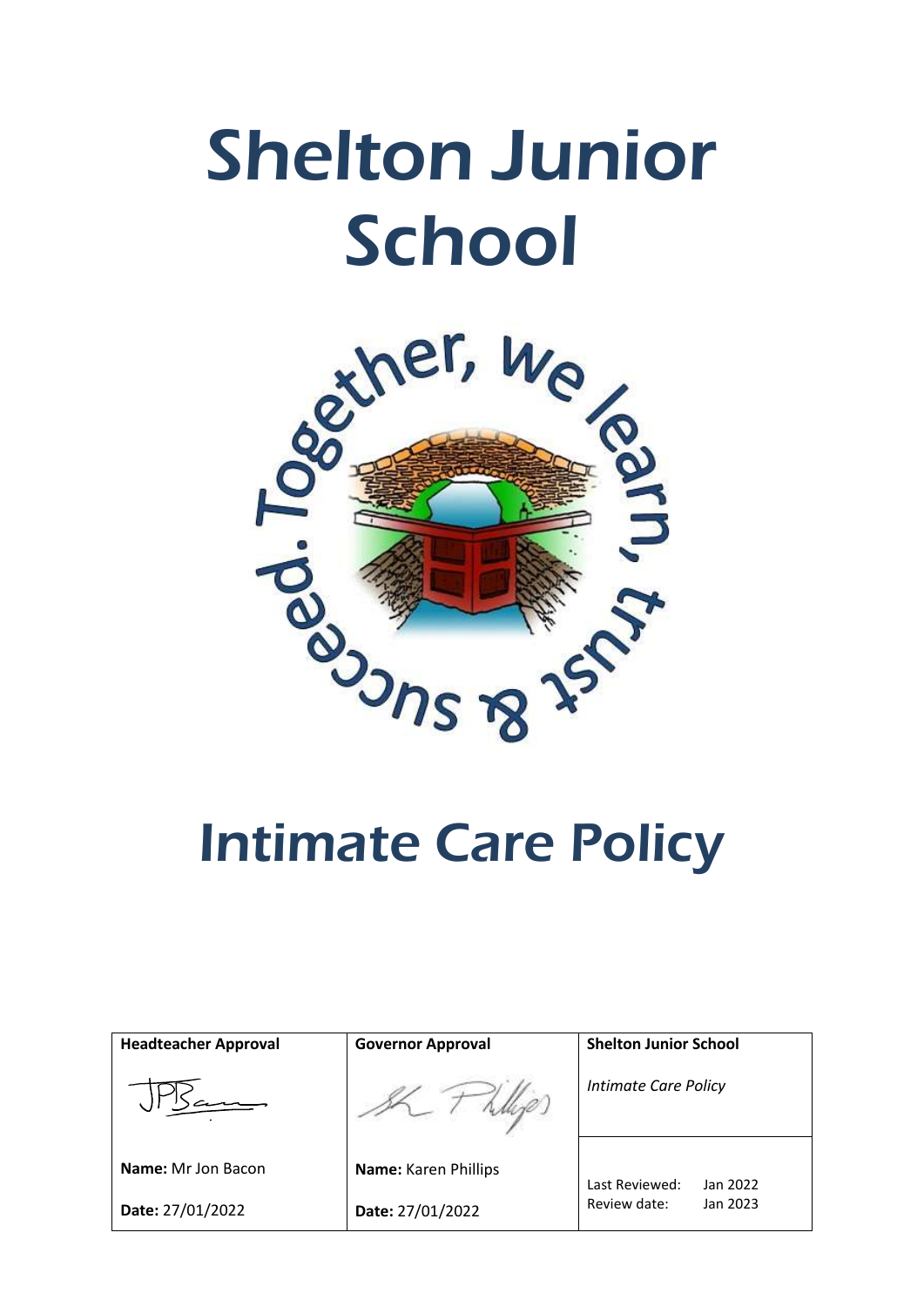| <b>Date</b> | By whom | Summary of changes made |
|-------------|---------|-------------------------|
|             |         |                         |
|             |         |                         |
|             |         |                         |
|             |         |                         |
|             |         |                         |
|             |         |                         |
|             |         |                         |
|             |         |                         |
|             |         |                         |
|             |         |                         |
|             |         |                         |
|             |         |                         |
|             |         |                         |
|             |         |                         |
|             |         |                         |
|             |         |                         |
|             |         |                         |
|             |         |                         |
|             |         |                         |
|             |         |                         |
|             |         |                         |

# <span id="page-1-0"></span>Policy review dates and changes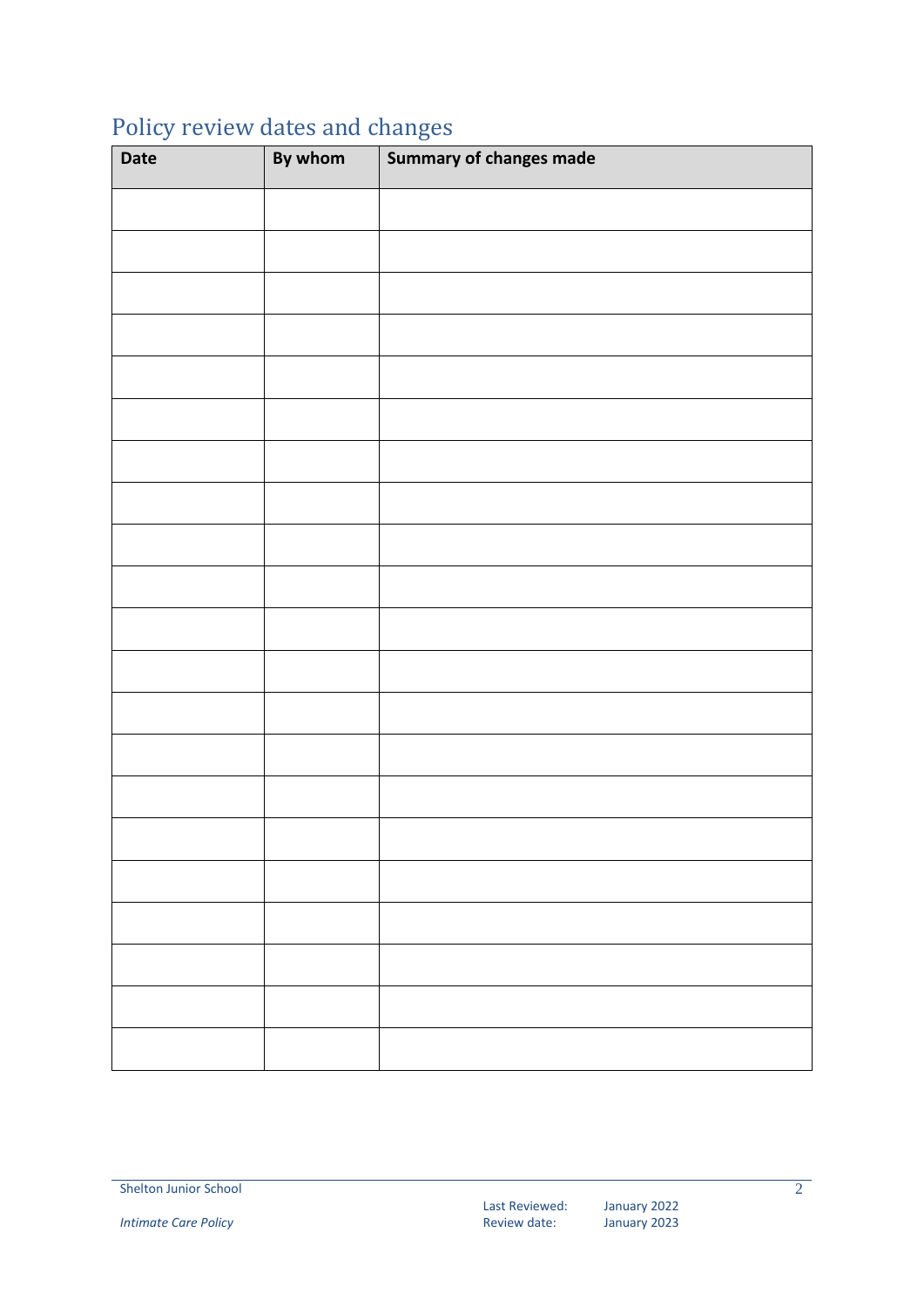#### **Contents**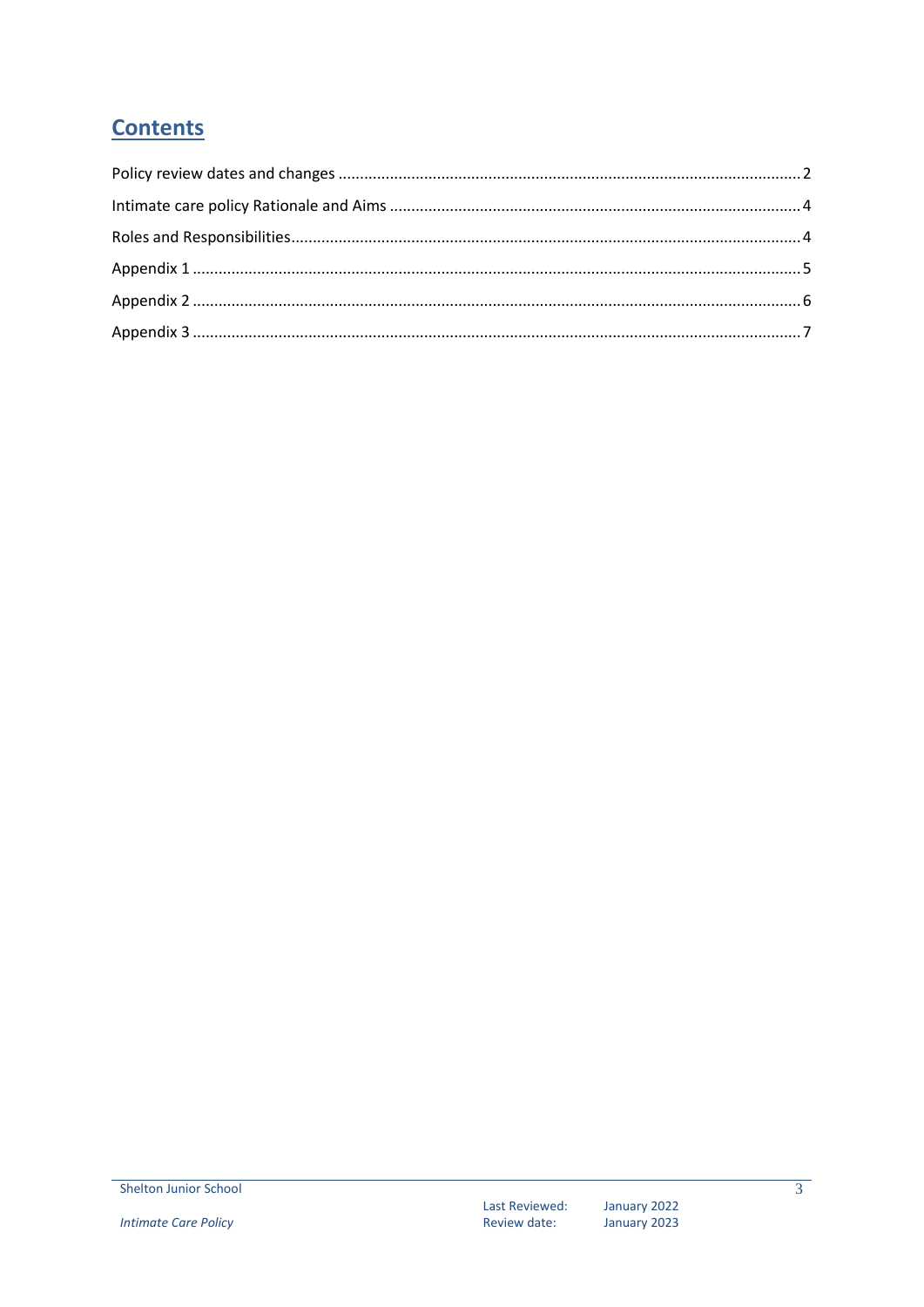#### <span id="page-3-0"></span>Intimate care policy Rationale and Aims

Intimate care is any assistance that involves touching a child while carrying out a procedure that most children are able to do for themselves but some are unable to manage without help. This may involve help with eating, drinking, dressing, and matters of personal hygiene such as washing and toileting. In some instances more specialised intimate assistance may be needed for children with physical or medical difficulties.

This policy aims to:

- Safeguard the dignity, rights and well-being of children;
- Provide guidance, support and protection to staff; and
- Reassure parents that their children are cared for and protected.

#### <span id="page-3-1"></span>Roles and Responsibilities

- The school is committed to ensuring that all staff undertake their responsibilities in such a way that the rights, dignity and welfare of the children is protected.
- The school is committed to ensuring that staff undertaking these responsibilities are supported by policy, training and monitoring.
- All school staff receive child protection training, undertake to help children do as much as possible for themselves and develop each child's ability to achieve independence.
- Staff receive appropriate specialised training and are provided with facilities and equipment to ensure safety, privacy and dignity.
- Parents must give consent for regular and ongoing intimate care (appendix 1 consent agreement)
- Parents, staff and the pupil contribute to an intimate care plan (appendix 2) which is drawn up for each child requiring such assistance, and is carefully planned and agreed in consultation with parents and child.
- Staff working with the individual pupil are responsible for keeping an up to date intimate care record (appendix 3)
- Provision is monitored and regularly reviewed by the SENDco to ensure that policy and procedure is adhered to, and that children and staff remain comfortable with the school's arrangements.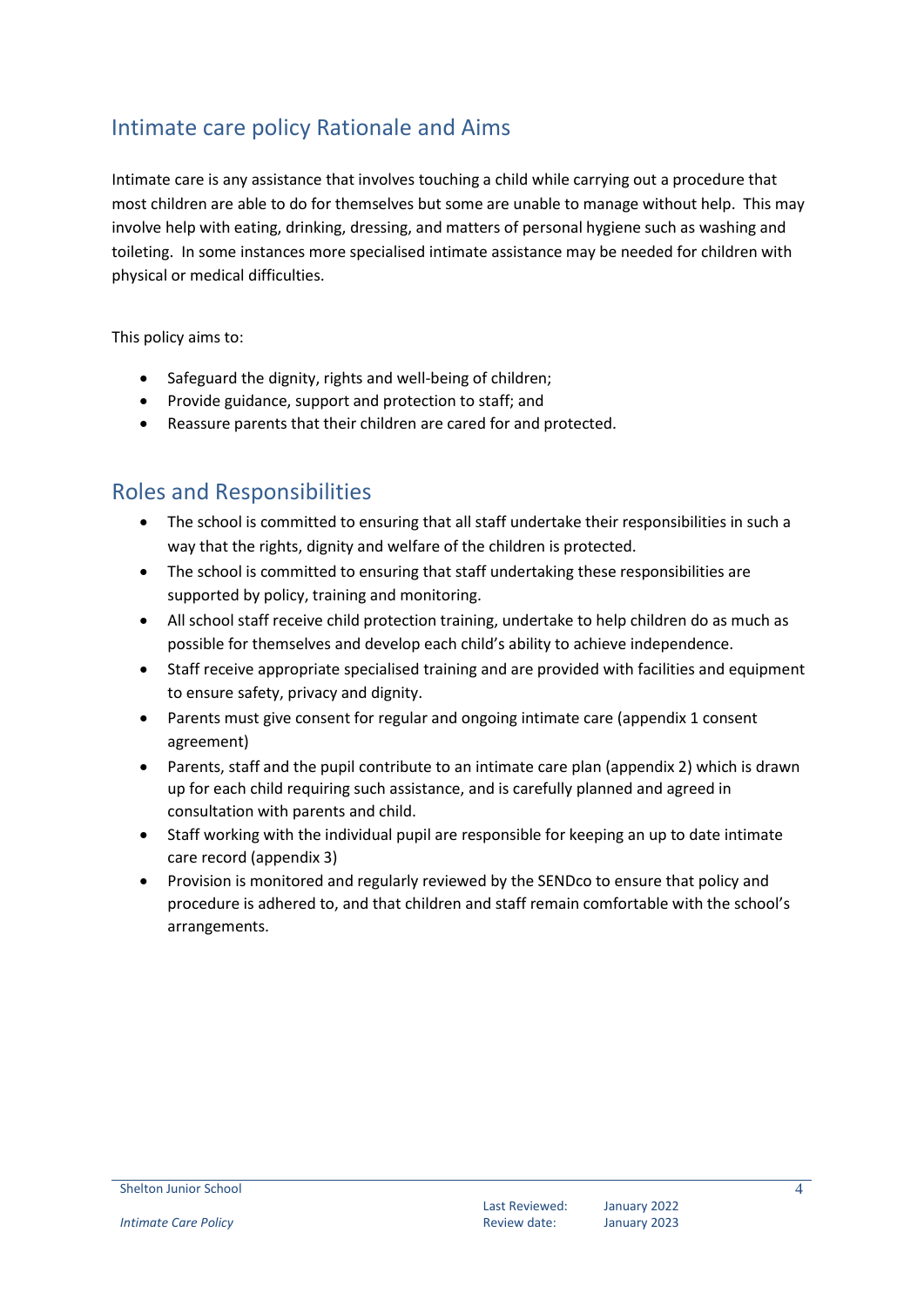### <span id="page-4-0"></span>Appendix 1



# **Shelton Junior School Parent Intimate Care Agreement**

| Child:           |                                                                                                           |
|------------------|-----------------------------------------------------------------------------------------------------------|
|                  |                                                                                                           |
|                  |                                                                                                           |
| DoB:             |                                                                                                           |
| <b>Address:</b>  |                                                                                                           |
|                  |                                                                                                           |
|                  |                                                                                                           |
|                  |                                                                                                           |
| Parent/guardian: |                                                                                                           |
|                  |                                                                                                           |
|                  |                                                                                                           |
|                  |                                                                                                           |
|                  | I/we give permission for the assistance detailed overleaf to be provided to my/our child, and will advise |
|                  | the school of any change that may affect this provision.                                                  |
| Signed:          |                                                                                                           |
|                  |                                                                                                           |
|                  |                                                                                                           |
|                  | I, the child, give permission for the assistance detailed overleaf to be provided to me.                  |
| Signed:          |                                                                                                           |
|                  |                                                                                                           |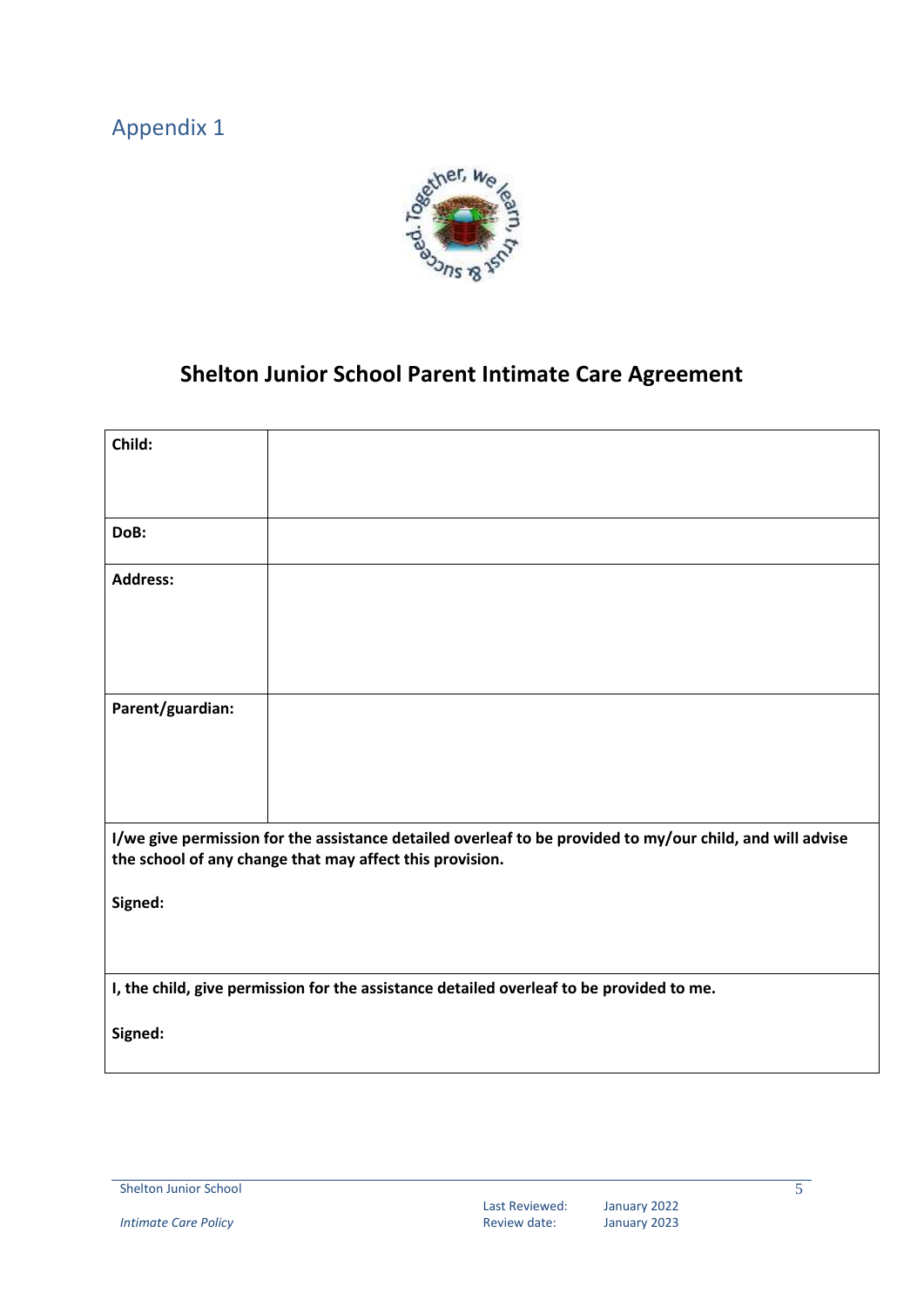# <span id="page-5-0"></span>Appendix 2

| <b>Shelton Junior School Parent Intimate Care Plan</b> |  |      |  |
|--------------------------------------------------------|--|------|--|
| Pupil:                                                 |  | DoB: |  |
| Diagnosis:                                             |  |      |  |
| Assistance:                                            |  |      |  |
| Timetable:                                             |  |      |  |
| <b>Persons assisting:</b>                              |  |      |  |
| <b>Alternative arrangements:</b>                       |  |      |  |
| Location/equipment:                                    |  |      |  |

| <b>Designation</b> | <b>Signed</b> | <b>Date</b> |
|--------------------|---------------|-------------|
| Parent             |               |             |
| Pupil              |               |             |
| Assistant/s        |               |             |
| Principal          |               |             |